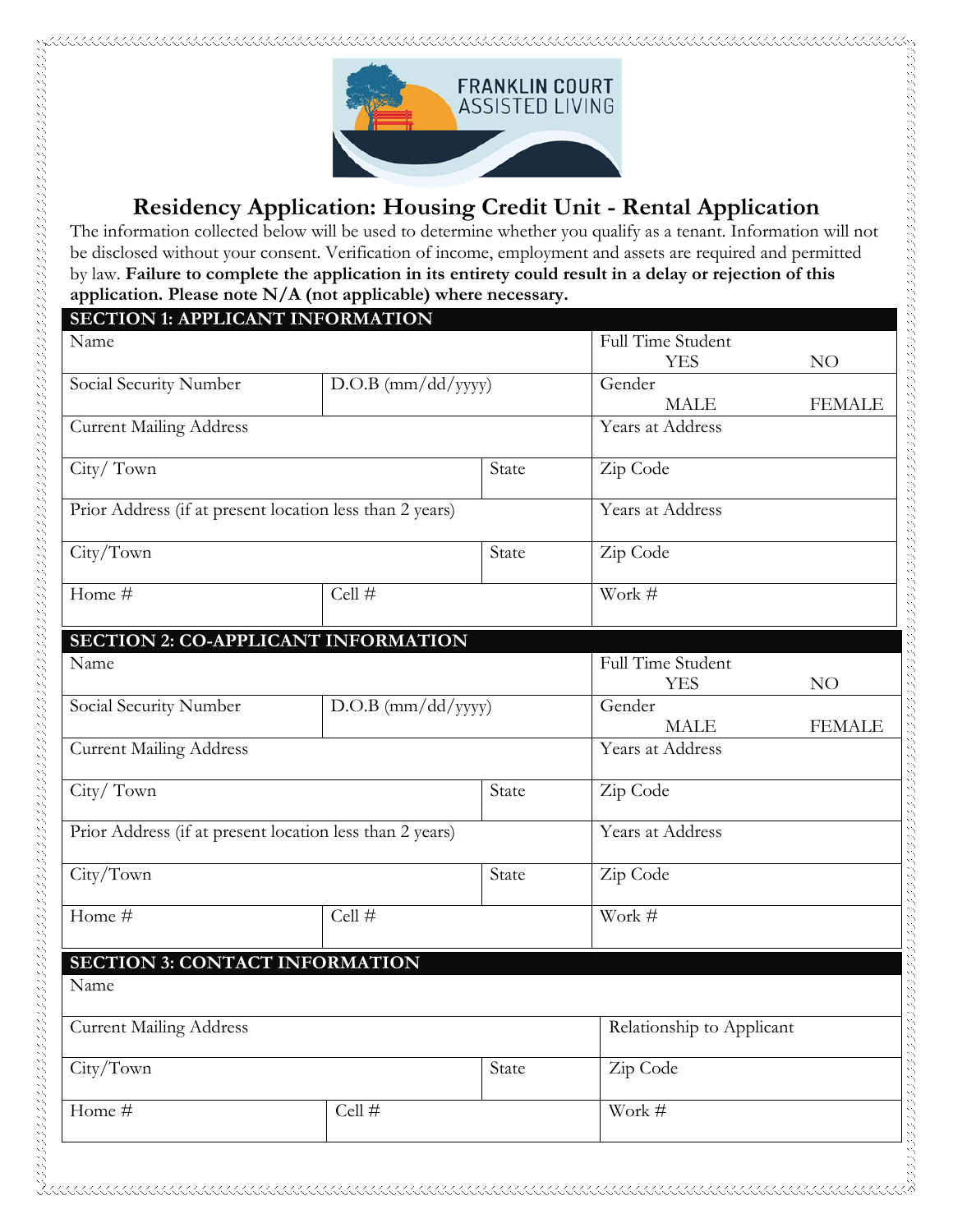| <b>Current Mailing Address</b>                      |           | Relationship to Applicant |                                                                                               |       |
|-----------------------------------------------------|-----------|---------------------------|-----------------------------------------------------------------------------------------------|-------|
| City/Town                                           |           | State                     | Zip Code                                                                                      |       |
| Home #                                              | Cell #    |                           | Work #                                                                                        |       |
|                                                     |           |                           | SECTION 4: ANNUAL INCOME: Please include all anticipated income for the next 12 months below. |       |
| Source of Income                                    | Applicant | Co-Applicant              | Add'l Household<br>Member                                                                     | Total |
| Social Security                                     |           |                           |                                                                                               |       |
| SSI Benefits                                        |           |                           |                                                                                               |       |
| Pensions / Other                                    |           |                           |                                                                                               |       |
| Retirement<br>Employment                            |           |                           |                                                                                               |       |
| Commissions                                         |           |                           |                                                                                               |       |
| Gifts or<br>Contributions                           |           |                           |                                                                                               |       |
| Payment in Lieu of<br>Earnings                      |           |                           |                                                                                               |       |
| <b>Bonuses</b>                                      |           |                           |                                                                                               |       |
| Net Rental Income                                   |           |                           |                                                                                               |       |
| Interest / Dividends                                |           |                           |                                                                                               |       |
| Net Income from a<br><b>Business</b>                |           |                           |                                                                                               |       |
| Unemployment<br>Insurance                           |           |                           |                                                                                               |       |
| Workers<br>Compensation                             |           |                           |                                                                                               |       |
| TDI - Temporary<br>Disability Insurance             |           |                           |                                                                                               |       |
| Alimony                                             |           |                           |                                                                                               |       |
| TANF - Temporary<br>Assistance to<br>Needy Families |           |                           |                                                                                               |       |
| GPA - General                                       |           |                           |                                                                                               |       |
| Public Assistance<br>Child Support                  |           |                           |                                                                                               |       |
| Other                                               |           |                           |                                                                                               |       |
|                                                     |           |                           | TOTAL ANNUAL INCOME:                                                                          |       |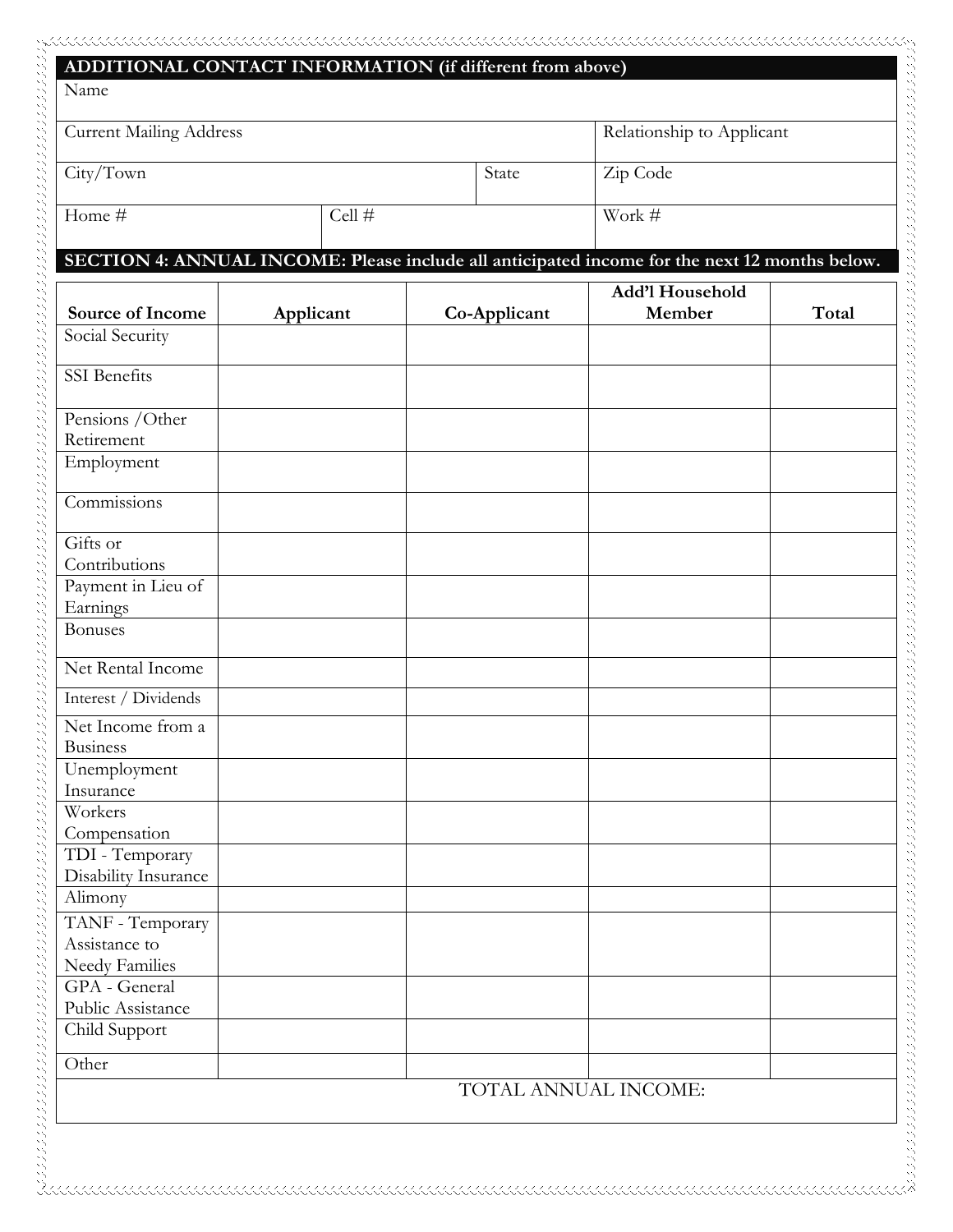| <b>SECTION 5: EMPLOYMENT INFORMATION</b>                  |                         |                              |
|-----------------------------------------------------------|-------------------------|------------------------------|
| Name of Employer                                          | <b>Type of Business</b> | Self Employed                |
|                                                           |                         | <b>YES</b><br>N <sub>O</sub> |
| <b>Address of Employer</b>                                |                         | Business phone number        |
| Position/Title                                            | No. of yrs at job       | Yrs in this line of work     |
| Name of Previous Employer (if present is less than 2 yrs) | <b>Type of Business</b> | Self Employed                |
|                                                           |                         | <b>YES</b><br>N <sub>O</sub> |
| <b>Address of Employer</b>                                |                         | Business phone number        |
| Position/Title                                            | No. of yrs at job       | Yrs in this line of work     |

パンプランジング アンプランジング アンプランジング アンプランジング

a de la proprieta de la proprieta de la proprieta de la proprieta de la proprieta de la proprieta de la proprie

| <b>SECTION 6: ASSET INFORMATION</b> |                         |                           |                  |                       |
|-------------------------------------|-------------------------|---------------------------|------------------|-----------------------|
| Assets                              | <b>Cash Value</b>       | <b>Income from Assets</b> | <b>Bank Name</b> | <b>Account Number</b> |
| Checking Account                    | $\overline{\$}$         | \$                        |                  |                       |
|                                     | $\overline{\mathbb{S}}$ | $\overline{\mathbb{S}}$   |                  |                       |
| Savings Account                     | $\overline{\$}$         | $\sqrt[6]{\frac{1}{2}}$   |                  |                       |
|                                     | $\$\$                   | $\$\$                     |                  |                       |
| Credit Union                        | $\overline{\$}$         | $\overline{\mathcal{S}}$  |                  |                       |
|                                     | $\overline{\$}$         | $\$\$                     |                  |                       |
| Stocks/<br>Bonds/CDs                | $\overline{\$}$         | $\$\$                     |                  |                       |
|                                     | $\overline{\$}$         | $\$\$                     |                  |                       |
| Retirement &<br>Pension             | $\overline{\$}$         | $\$\$                     |                  |                       |
|                                     | $\overline{\$}$         | $\overline{\$}$           |                  |                       |
| Mortgages                           | $\$\$                   | $\$\$                     |                  |                       |
|                                     | $\overline{\$}$         | $\mathbb{S}$              |                  |                       |
| <b>Trust Account</b>                | $\overline{\$}$         | $\sqrt[6]{\frac{1}{2}}$   |                  |                       |
| Life Insurance                      | $\overline{\$}$         | $\overline{\$}$           |                  |                       |
| Mutual Funds                        | $\overline{\$}$         | $\overline{\mathcal{S}}$  |                  |                       |
| Investment<br>Property              | $\overline{\$}$         | $\sqrt[6]{\frac{1}{2}}$   |                  |                       |
| IRA/401K                            | $\overline{\$}$         | $\sqrt[6]{\frac{1}{2}}$   |                  |                       |
| Other Assets                        | $\overline{\$}$         | $\mathbb{S}$              |                  |                       |

 $\chi$  . The construction of the construction of the construction of the construction of the construction of the construction of the construction of the construction of the construction of the construction of the constructi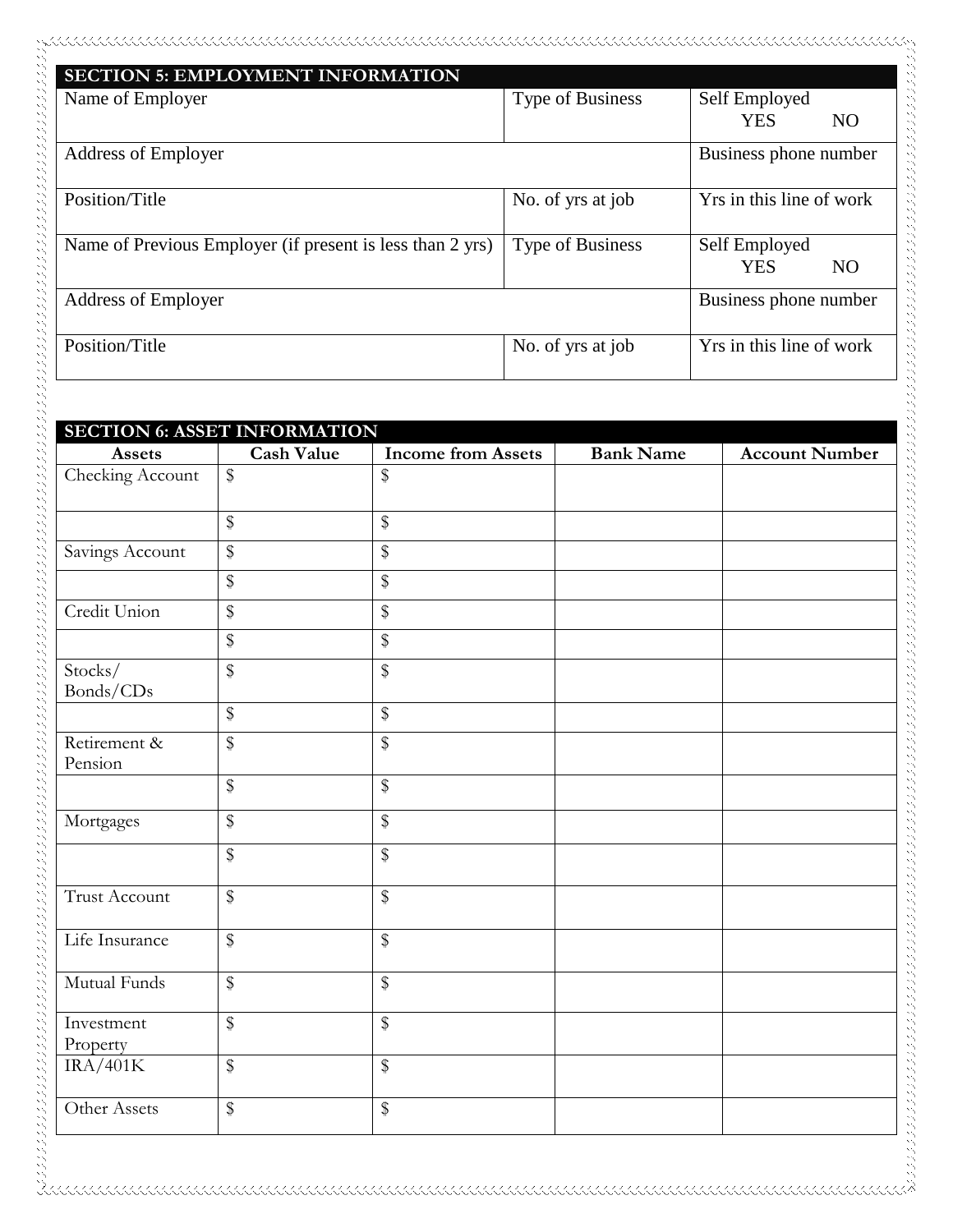## **SECTION 7: ASSET DISPOSITION**

...................................

| Explanation:                                                                                                                                                                                                                                                                                                                                                                                                                                                                       |                          |                                                                                |                 |
|------------------------------------------------------------------------------------------------------------------------------------------------------------------------------------------------------------------------------------------------------------------------------------------------------------------------------------------------------------------------------------------------------------------------------------------------------------------------------------|--------------------------|--------------------------------------------------------------------------------|-----------------|
| 1. Does anyone live with you who are not listed above? YES $\Box$<br>2. Does anyone plan to live with you in the future who is not listed above?<br>3. Does anyone planning on living with you require special accommodations?<br>4. Is there any member of the household receiving income or assistance (monetary or not)<br>from someone who is not a member of the household?<br>If you have answered YES to any of the above questions, please give a brief explanation below: |                          | $NO \Box$<br>$YES$ $\square$<br>$YES$ $\square$<br>$YES$ $\Box$<br>$NO$ $\Box$ | NO<br>NO        |
|                                                                                                                                                                                                                                                                                                                                                                                                                                                                                    |                          |                                                                                |                 |
| <b>SECTION 8: CURRENT LIVING SITUATION</b>                                                                                                                                                                                                                                                                                                                                                                                                                                         |                          |                                                                                |                 |
| 1. Do you (the applicant) own or rent your home?                                                                                                                                                                                                                                                                                                                                                                                                                                   | Own                      | Rent $\Box$                                                                    | Other $\Box$    |
| 2. If you own, is the house listed in your name?                                                                                                                                                                                                                                                                                                                                                                                                                                   | Yes $\Box$               | $\rm No$ $\Box$                                                                | $N/A$ $\square$ |
| 3. What type of home do you live in?                                                                                                                                                                                                                                                                                                                                                                                                                                               | $\Delta$ partment $\Box$ | Single Family $\Box$                                                           | Condo $\Box$    |
|                                                                                                                                                                                                                                                                                                                                                                                                                                                                                    | Multi-family $\Box$      |                                                                                |                 |
| 4. Current monthly rental rate? ______________________________/Month                                                                                                                                                                                                                                                                                                                                                                                                               |                          |                                                                                |                 |
|                                                                                                                                                                                                                                                                                                                                                                                                                                                                                    |                          |                                                                                |                 |
| <b>SECTION 9: CRIMINAL HISTORY</b>                                                                                                                                                                                                                                                                                                                                                                                                                                                 |                          |                                                                                |                 |
| Have you ever been convicted of a felony?<br>If so, please explain:                                                                                                                                                                                                                                                                                                                                                                                                                | YES $\Box$               | $NO \Gamma$                                                                    |                 |
| <b>SECTION 10: AUTOMOBILE INFORMATION</b><br>YES $\Box$<br>1. Do you own an automobile?                                                                                                                                                                                                                                                                                                                                                                                            | $NO$ $\Box$              |                                                                                |                 |
| If yes, please provide the: YEAR: __________ MAKE: ___________ MODEL: ________                                                                                                                                                                                                                                                                                                                                                                                                     |                          |                                                                                |                 |
| 2. Do you drive regularly?<br>YES $\Box$<br>3. Do you intend to maintain a car?<br>YES $\square$                                                                                                                                                                                                                                                                                                                                                                                   | NO .<br>$NO$ $\square$   |                                                                                |                 |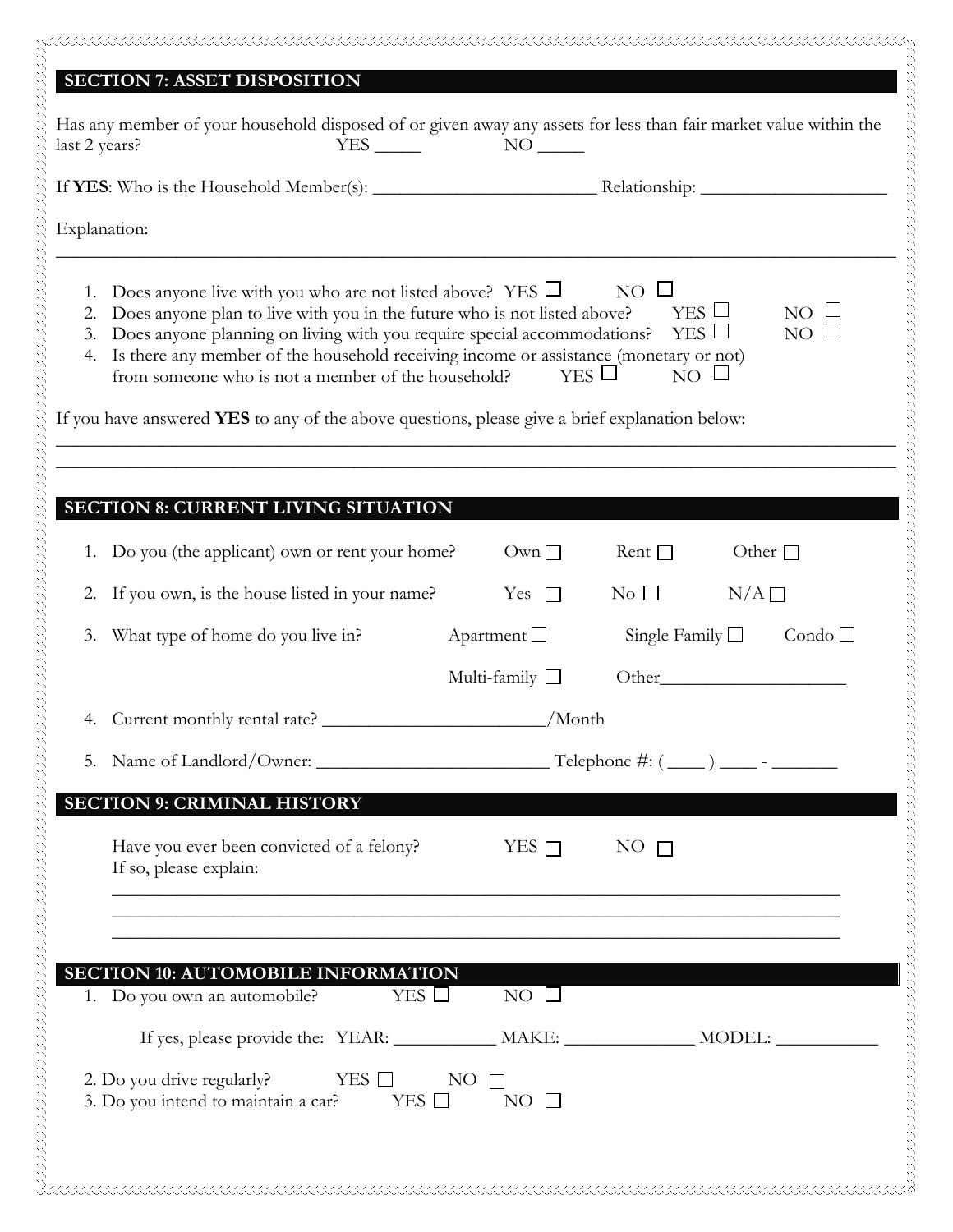| 2. Are you in need of any special support in order to live in our community?            |            |                            |
|-----------------------------------------------------------------------------------------|------------|----------------------------|
|                                                                                         |            |                            |
|                                                                                         |            |                            |
|                                                                                         |            |                            |
| 3. Do you require someone (friend/relative/other) to live with you at the present time? |            |                            |
|                                                                                         |            |                            |
| 4. Do you require someone (friend/relative/other) to visit you during the day?          |            |                            |
|                                                                                         |            |                            |
|                                                                                         |            |                            |
| <b>SECTION 12: OTHER ALTERNATIVES</b>                                                   |            |                            |
| Are you considering any other housing alternatives?                                     | YES $\Box$ | NO <sub>l</sub>            |
| If so, which one(s)? $\qquad \qquad$                                                    |            |                            |
|                                                                                         |            |                            |
| <b>SIGNATURE OF APPLICANT</b>                                                           |            | <b>DATE OF APPLICATION</b> |
|                                                                                         |            |                            |
|                                                                                         |            |                            |
|                                                                                         |            |                            |
|                                                                                         |            |                            |
|                                                                                         |            |                            |
|                                                                                         |            |                            |
|                                                                                         |            |                            |
|                                                                                         |            |                            |
|                                                                                         |            |                            |
|                                                                                         |            |                            |
|                                                                                         |            |                            |
|                                                                                         |            |                            |
|                                                                                         |            |                            |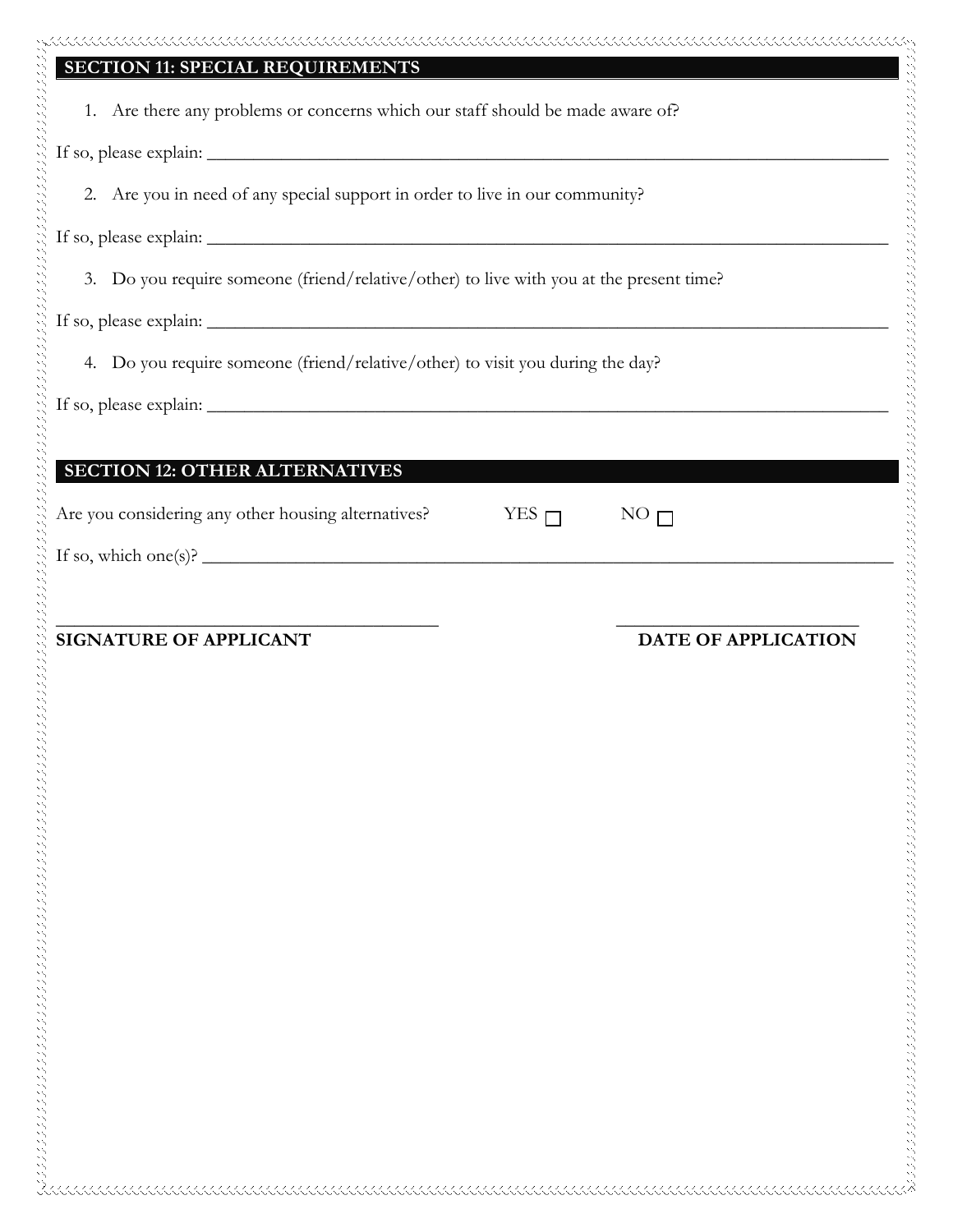| <b>MEDICAL INFORMATION</b>         |                      |
|------------------------------------|----------------------|
| Name                               | $D.O.B$ (mm/dd/yyyy) |
| Primary Care Physician (PCP)       | Telephone #          |
| Date of Last Physical (mm/dd/yyyy) |                      |
| Cardiologist                       | Telephone #          |
| Ophthalmologist                    | Telephone #          |
| Optometrist                        | Telephone #          |
| Podiatrist                         | Telephone #          |
| Dentist                            | Telephone #          |

\_\_\_\_\_\_\_\_\_\_\_\_\_\_\_\_\_\_\_\_\_\_\_\_\_\_\_\_\_\_\_\_\_\_\_\_\_\_\_\_\_\_\_\_\_\_\_\_\_\_\_\_\_\_\_\_\_\_\_\_\_\_\_\_\_\_\_\_\_\_\_\_\_\_\_\_\_\_

\_\_\_\_\_\_\_\_\_\_\_\_\_\_\_\_\_\_\_\_\_\_\_\_\_\_\_\_\_\_\_\_\_\_\_\_\_\_\_\_\_\_\_\_\_\_\_\_\_\_\_\_\_\_\_\_\_\_\_\_\_\_\_\_\_\_\_\_\_\_\_\_\_\_\_\_\_\_

 $\_$  , and the set of the set of the set of the set of the set of the set of the set of the set of the set of the set of the set of the set of the set of the set of the set of the set of the set of the set of the set of th

\_\_\_\_\_\_\_\_\_\_\_\_\_\_\_\_\_\_\_\_\_\_\_\_\_\_\_\_\_\_\_\_\_\_\_\_\_\_\_\_\_\_\_\_\_\_\_\_\_\_\_\_\_\_\_\_\_\_\_\_\_\_\_\_\_\_\_\_\_\_\_\_\_\_\_\_\_\_\_\_\_\_\_\_

Please answer the following questions in the given space below:

- 1. How often do you visit your primary doctor (PCP)?
- 2. When was the last time you saw your primary doctor and why?
- 3. Please list any other doctors/specialists and their telephone numbers:

| <b>MEDICATION DESCRIPTION</b> |        |           |        |  |
|-------------------------------|--------|-----------|--------|--|
| <b>Medication Name</b>        | Dosage | Frequency | Reason |  |
|                               |        |           |        |  |
|                               |        |           |        |  |
|                               |        |           |        |  |
|                               |        |           |        |  |
|                               |        |           |        |  |
|                               |        |           |        |  |
|                               |        |           |        |  |
|                               |        |           |        |  |
|                               |        |           |        |  |
|                               |        |           |        |  |
|                               |        |           |        |  |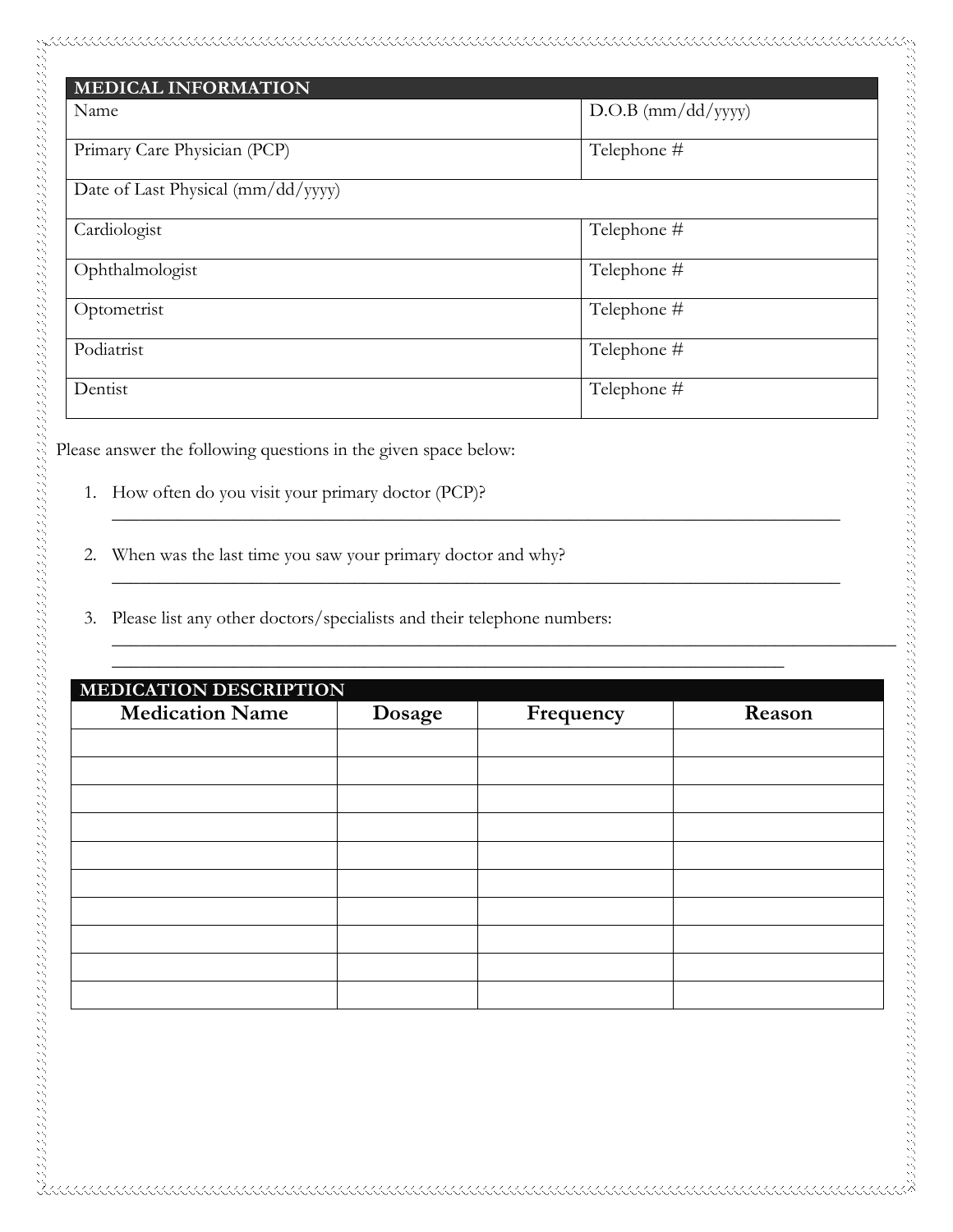#### **INSURANCE INFORMATION**

 Please list your medical insurance provider including primary, secondary and pharmacy coverage in the space provided below:

Primary Insurance: \_\_\_\_\_\_\_\_\_\_\_\_\_\_\_\_\_\_\_\_\_\_\_\_\_\_\_\_\_\_\_\_\_\_\_\_\_\_\_\_\_\_\_\_\_\_\_\_\_\_\_\_\_\_\_\_\_\_\_\_\_\_\_\_\_\_\_\_

Secondary Insurance: \_\_\_\_\_\_\_\_\_\_\_\_\_\_\_\_\_\_\_\_\_\_\_\_\_\_\_\_\_\_\_\_\_\_\_\_\_\_\_\_\_\_\_\_\_\_\_\_\_\_\_\_\_\_\_\_\_\_\_\_\_\_\_\_\_\_

Pharmacy Coverage: \_\_\_\_\_\_\_\_\_\_\_\_\_\_\_\_\_\_\_\_\_\_\_\_\_\_\_\_\_\_\_\_\_\_\_\_\_\_\_\_\_\_\_\_\_\_\_\_\_\_\_\_\_\_\_\_\_\_\_\_\_\_\_\_\_\_\_

#### **DAILY LIVING ASSESSMENT CHART**

In the box below, please use an "**X**" to indicate your level of ability in the following areas:

| Daily Task       | Independent | <b>Some Assistance</b> | Dependent |
|------------------|-------------|------------------------|-----------|
| Meal Preparation |             |                        |           |
| Housekeeping     |             |                        |           |
| Laundry          |             |                        |           |
| Bathing          |             |                        |           |
| Dressing         |             |                        |           |
| Medications      |             |                        |           |
| Walking          |             |                        |           |
| Shopping         |             |                        |           |
| Transportation   |             |                        |           |
| Fire Safety      |             |                        |           |
| Budgeting        |             |                        |           |

#### **AUTHORIZATION FOR RELEASE OF INFORMATION**

I hereby authorize the release of any necessary medical information required to Franklin Court Assisted Living at 180 Franklin Street Bristol, RI 02809.

The medical information obtained will be used to determine eligibility and will be kept confidential and not released outside of this scope.

\_\_\_\_\_\_\_\_\_\_\_\_\_\_\_\_\_\_\_\_\_\_\_\_\_\_\_\_\_\_\_ \_\_\_\_\_\_\_\_-\_\_\_\_\_\_\_-\_\_\_\_\_\_\_\_\_\_ \_\_\_\_\_\_\_\_\_\_\_\_\_\_\_\_ **Applicant Signature Social Security Number Date**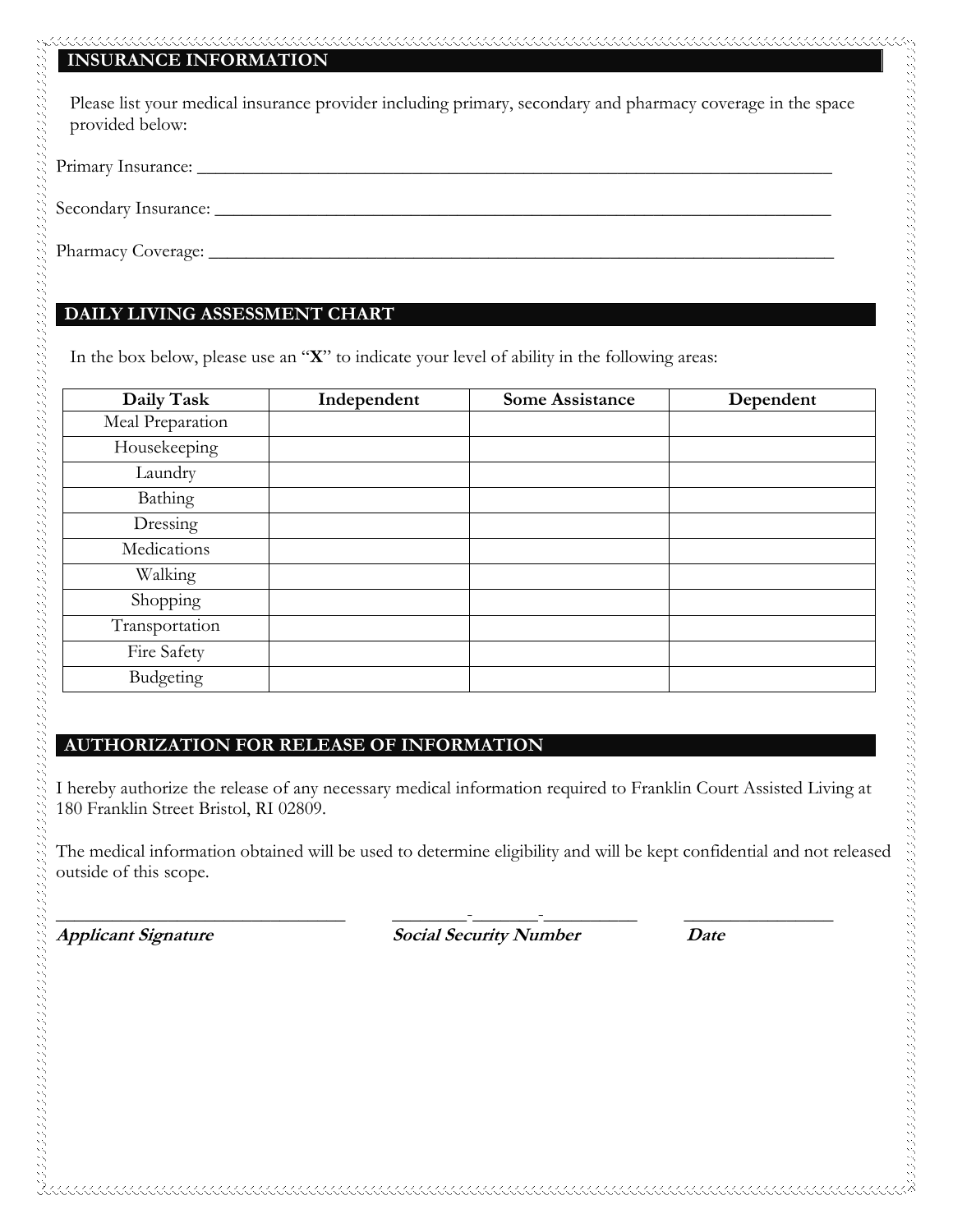

#### **CERTIFICATION/CONSENT**

I understand that Franklin Court is relying on this information to support my household's eligibility for the Housing Credit Program.

I consent to release the necessary information to determine my eligibility.

I authorize my consent to have management verify the information contained in this application for purposes of proving my eligibility for occupancy.

I will provide all necessary information including source names, addresses, phone numbers, account numbers, including income and assets verifications where applicable and any other information required for expediting this process.

I certify that all the provided answers and information are true and complete to the best of my knowledge.

I understand that providing false information or making false statements may be grounds for denial of my application.

I understand that such action may result in criminal penalties.

I understand that my occupancy is contingent on complying with management's resident selection criteria and the Housing Credit Program requirements.

#### **All adult applicants, 18 or older, must sign application.**

**Applicant/Tenant Date**

**Co-Applicant/Tenant Date**

**Responsible Party Date** 

**\_\_\_\_\_\_\_\_\_\_\_\_\_\_\_\_\_\_\_\_\_\_\_\_\_\_\_\_\_\_\_\_\_\_\_\_\_ \_\_\_\_\_\_\_\_\_\_\_\_\_\_\_\_\_\_\_\_\_**

**\_\_\_\_\_\_\_\_\_\_\_\_\_\_\_\_\_\_\_\_\_\_\_\_\_\_\_\_\_\_\_\_\_\_\_\_\_ \_\_\_\_\_\_\_\_\_\_\_\_\_\_\_\_\_\_\_\_\_**

**\_\_\_\_\_\_\_\_\_\_\_\_\_\_\_\_\_\_\_\_\_\_\_\_\_\_\_\_\_\_\_\_\_\_\_\_\_ \_\_\_\_\_\_\_\_\_\_\_\_\_\_\_\_\_\_\_\_\_**

## **CONDITIONS**

I/We agree that a photocopy of this authorization may be used for the purpose stated above. The original of this authorization is on file and will stay in effect for one year and one month from the date signed. I/We understand that I/we have a right to review this file and correct any information that is incorrect.